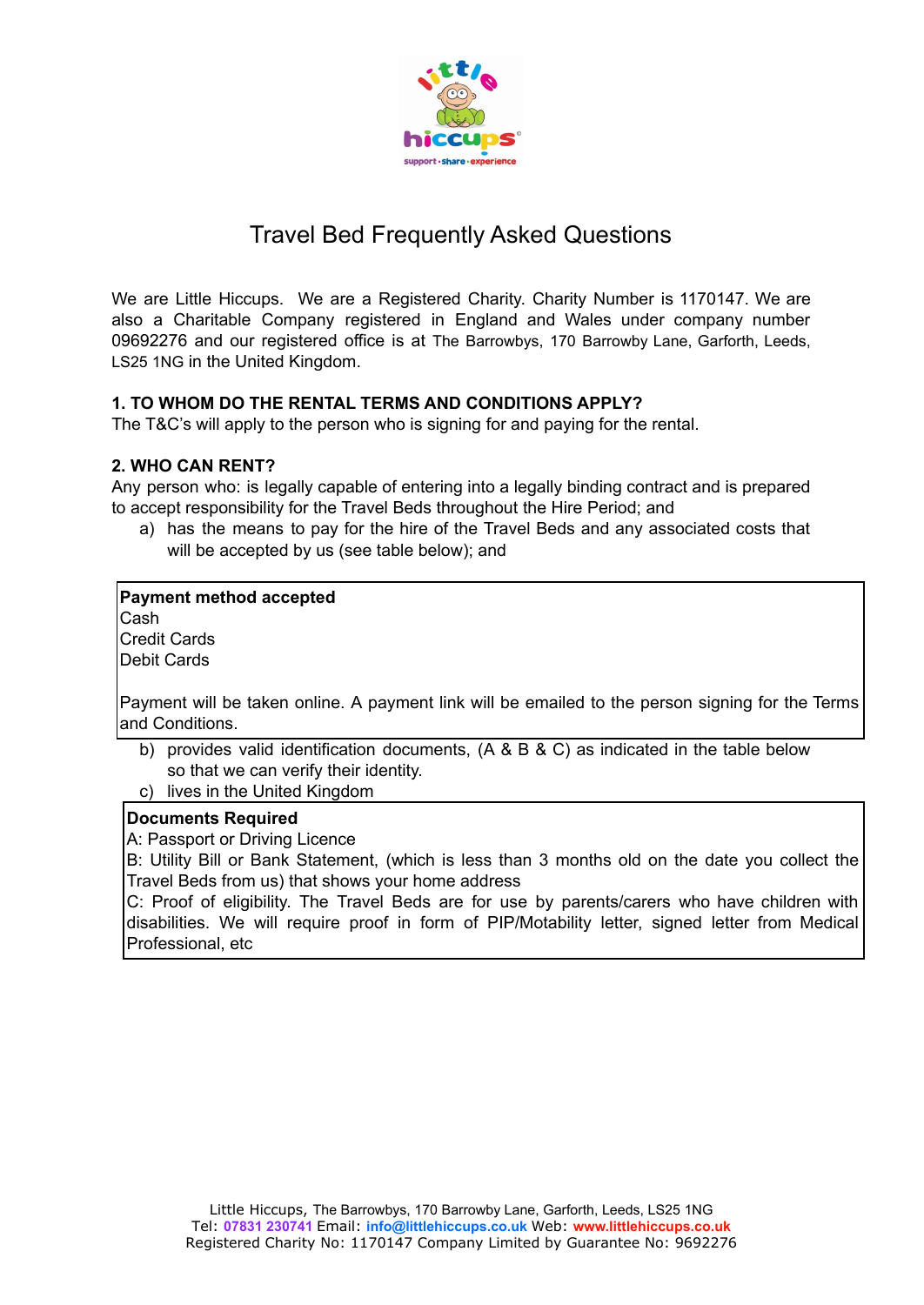#### **3. WHO CAN USE THE TRAVEL BEDS?**

Any person that is expressly identified on the Rental Agreement as the 'User'

An unauthorised user will not be covered by any of the insurance. If you allow an unauthorised user to use the Travel Beds then you are considered to be in breach of the Contract and you will be responsible for any consequences that may arise as a result. This will include compensating us for any damage caused by you and/or the unauthorised user.

## **4. WHERE CAN I TAKE THE TRAVEL BEDS?**

You must not take our Travel Beds (nor permit the Travel Beds to be taken) outside mainland UK without obtaining our prior written consent.

The Travel Beds intended use can be wherever a normal bed is meant to be used. It can also be used for camping.

#### **4. WHAT TYPE OF TRAVEL BEDS CAN BE RENTED AND FOR WHAT PURPOSE?**

You can rent a Travel Bed in accordance with its intended use (see above) as follows:

Travel Beds are suitable for the following sizes. Little Hiccups currently has two different Travel Beds by different companies so you can choose the best for your family. We have a Voyager Compact by SafeSpaces and a Safe & Sound Travel Pod by Creative Care. See below for dimensions and details:

|                                                       | <b>Voyager Compact</b>  | Safe & Sound                             |  |
|-------------------------------------------------------|-------------------------|------------------------------------------|--|
| <b>Assembled Dimensions</b> (length x width x height) |                         |                                          |  |
| Assembled internal dimensions                         | 194cm x 72cm x 92cm.    | 190cm x 80cm x 145cm                     |  |
| Assemble external dimensions                          | 217cm x 150cm x 138.5cm | 216cm x 102cm x 176cm                    |  |
| Mattress thickness:                                   | 20cm                    | 5 <sub>cm</sub>                          |  |
| <b>Packed Dimensions</b>                              |                         |                                          |  |
| Holdall 1 (canvas)                                    | 100cm x 37cm x 24cm     | 107cm x 30cm x 28cm                      |  |
| Holdall 2 (poles)                                     | 100cm x 37cm x 24cm     | 107cm x 30cm x 28cm                      |  |
| Holdall 3 (separate mattress)                         | N/A                     | 95cm x 35cm x 35cm                       |  |
| Weight                                                |                         |                                          |  |
|                                                       | 24.5kg                  | 24kg                                     |  |
| <b>Door Opening</b>                                   |                         |                                          |  |
| Width x Height:                                       | 172cm x 86cm            | $71cm$ (bottom) / 108cm (top) x<br>134cm |  |



Little Hiccups, The Barrowbys, 170 Barrowby Lane, Garforth, Leeds, LS25 1NG Tel: **07831 230741** Email: **info@littlehiccups.co.uk** Web: **www.littlehiccups.co.uk** Registered Charity No: 1170147 Company Limited by Guarantee No: 9692276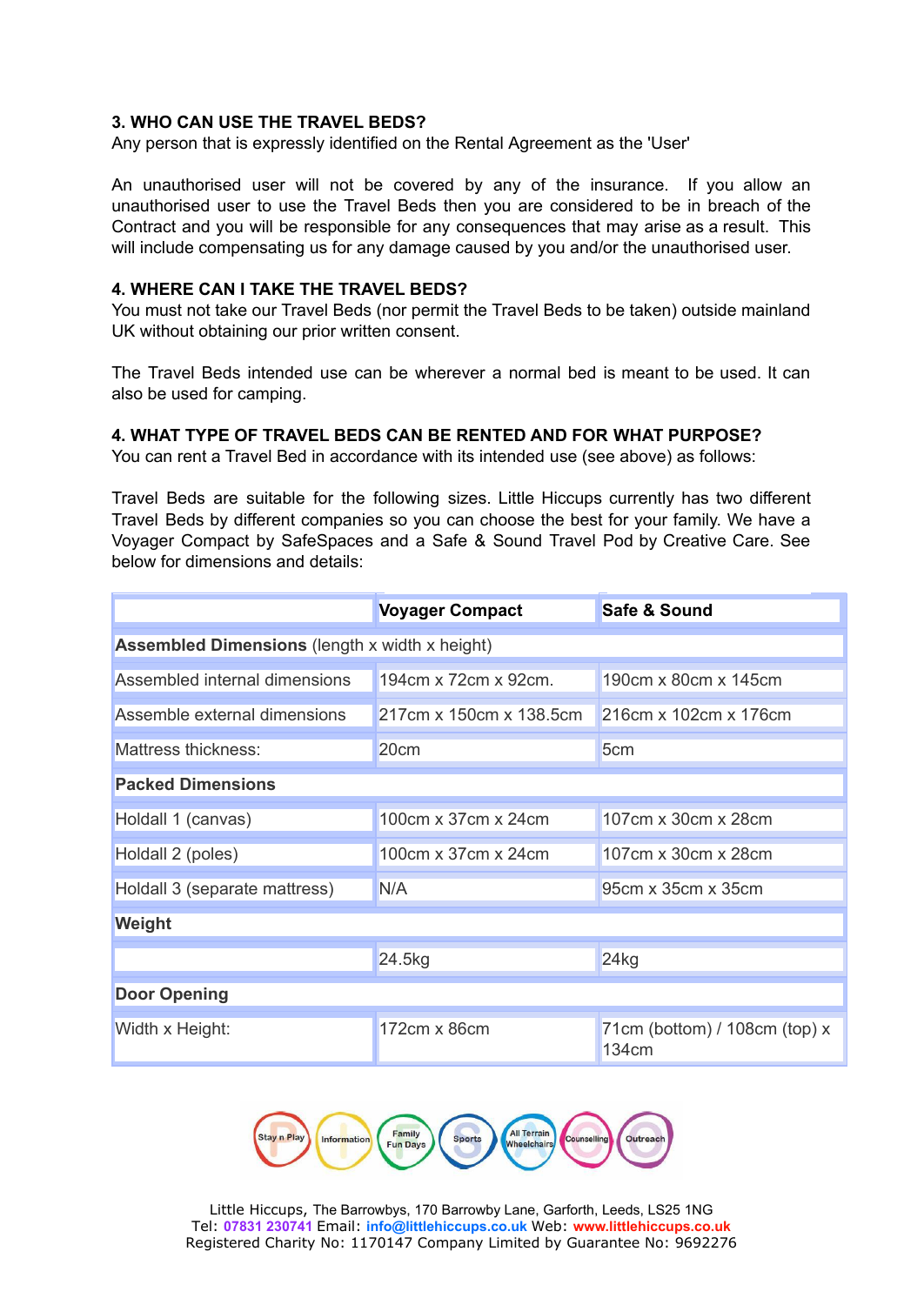| <b>Other Information</b> |                                  |                           |  |
|--------------------------|----------------------------------|---------------------------|--|
| <b>Mobile Hoist</b>      | Depends on hoist type            | Yes                       |  |
| <b>Feeding Tube</b>      | <b>No</b>                        | Yes                       |  |
| <b>Mattress</b>          | 2 blow up mattresses<br>provided | 1 foam mattress           |  |
| Maximum Weight           | <b>None</b>                      |                           |  |
| Assemble ease            | Easy. 1 person 15-20min          | Medium. 1 person 20-30min |  |

# **5. CAN I USE A HOIST?**

A mobile hoist can be used with both if necessary. The Safe and Sound would be the best option if you require a hoist asit is elevated off the floor. For the Voyager Compact, it will depend on the type of mobile hoist size as the legs will not be able to go underneath without having to lift the bed up first.

# **6. CAN I USE A FEEDING TUBE?**

The Safe and Sound has been fitted with a Feeding Tube hole. The Voyager Compact has not. We have done one of each as it means that a small hole will be fitted in the side of one, which is not suitable for all children.

# **7) DO I NEED A MATTRESS?**

The Voyager Compact comes with two blow-up mattresses. The Safe and Sound base is suspended like a camp bed so a mattress isn't strictly necessary. We have a Lycra covered one which you are welcome to hire also (included in price). It can be a bit sweaty however so a sheet is recommended. You can also use a folded duvet.

# **8) HOW EASY IS IT TO ASSEMBLE?**

The Voyager Compact is the easier to assemble and took me about 15-20 minutes by myself. The Safe and Sound was less easy and took a little longer. I still managed to do by myself in about 20-30minutes however.

# **9) WHAT ARE MY OBLIGATIONS TOWARD THE TRAVEL BEDS?**

When renting a Travel Beds from us you must comply with the following obligations:

a) Subject to any fair wear and tear to the Travel Beds, you will return the Travel Beds to us in the same condition it was in at the start of the Hire Period

b) Never take the Travel Beds outside mainland UK without our prior written consent.

c) Use the Travel Beds in accordance with the Manual, (a copy is provided separately);

d) Ensure that the Travel Beds is used such that it will not be damaged or cause risk to the User or to any third party or to any third party property.

- e) Treat the Travel Beds with due care and respect.
- f) Not smoke near the Travel Beds nor allow anybody else to do so. If we

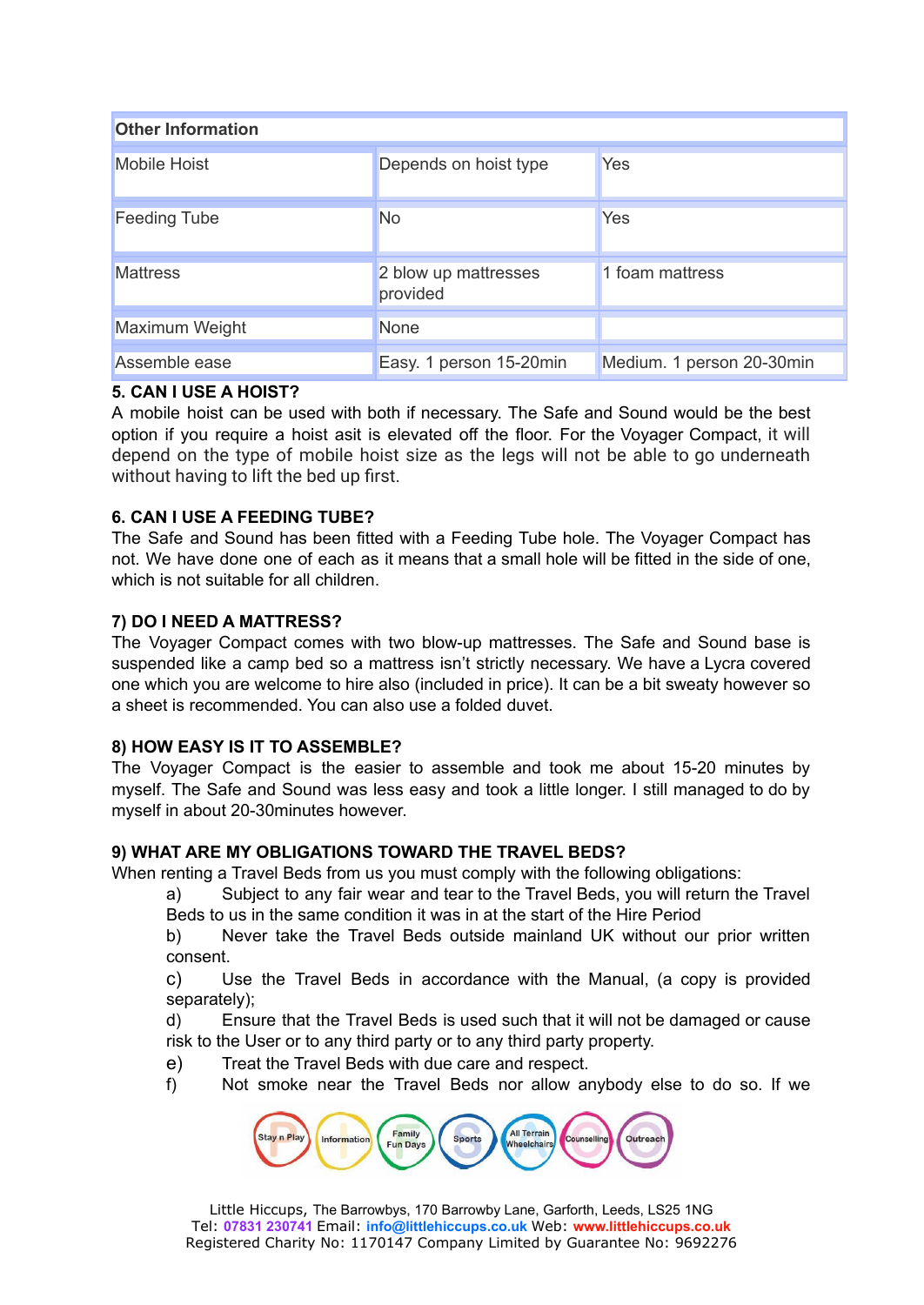reasonably think that smoking has happened near the Travel Beds you must pay our cleaning fees.

g) We ask that due to allergy risks of other users that you do not eat in the Travel Beds nor allow anybody else to.

h) Make routine inspections in respect of the Travel Bed's condition: for example, look for tears and take any preventive actions necessary to keep the Travel Beds in good working order.

i) Do not use the Travel Beds nor allow the Travel Beds to be used:

5.i.1. for rehire; neither can you mortgage, pawn, sell or in any way pledge or attempt to or give anyone any legal rights over the Travel Beds or any part of it or any of its accessories;

5.i.2. to carry a User which does not meet the manufacturer's recommended weight and height limits;

j) Return the Travel Beds and any accessories at an agreed time to StoreFirst Leeds, 2, Stourton Haigh, Pontefract Rd, Leeds LS10 1AX in the condition that we provided it to you at the start of the Hire Period and by the expiry time and date specified in the Rental Agreement. We allow you a grace period of 30 minutes after the expiry time and date and if you don't return the Travel Beds within this period then we will charge you a daily charge for each day (or part day) that you keep the Travel Beds beyond the expiry time and date specified in the Rental Agreement in the sum of £50. Travel Beds can be collected and returned at a mutually agreed time between 9.30am and 2.00pm Monday to Friday.

k) You must not allow anyone else to use the Travel Beds which includes you deliberately allowing access to the Travel Beds or the access being acquired due to your negligence, negligent act or failure to act.

l) Any breakdown, faults or malfunction of any part of the Travel Beds must be notified to Little Hiccups immediately and use of the Travel Beds stopped. You must not under any circumstances attempt to repair any part of the equipment yourself.

If you fail to fulfil any or all of these obligations then, it may cause the insurance to be **compromised and/or invalidated and you will be responsible for and will pay to us all reasonable costs of any detrimental consequences, loss and/ or damage that may arise as a result. In addition we reserve the right to demand immediate return of the Travel Beds if the contracted insurance coverage is compromised and/or invalidated.**

# **10. WHAT IS INCLUDED IN THE PRICE I PAY?**

The information you provide to us at the time of booking (such as the duration of the Hire Period) will determine the price you pay. Any change to that information could therefore also mean that the price changes. The price of your rental will be those prices in force at the time of booking or at the time you make any changes to that booking.

The price you will pay comprises the following items:

- a) The daily rental charge for the Travel Beds for the agreed number of calendar days;
- b) The cost of insurance.
	- 6.b.1. You will be responsible for paying an amount up to the excess shown

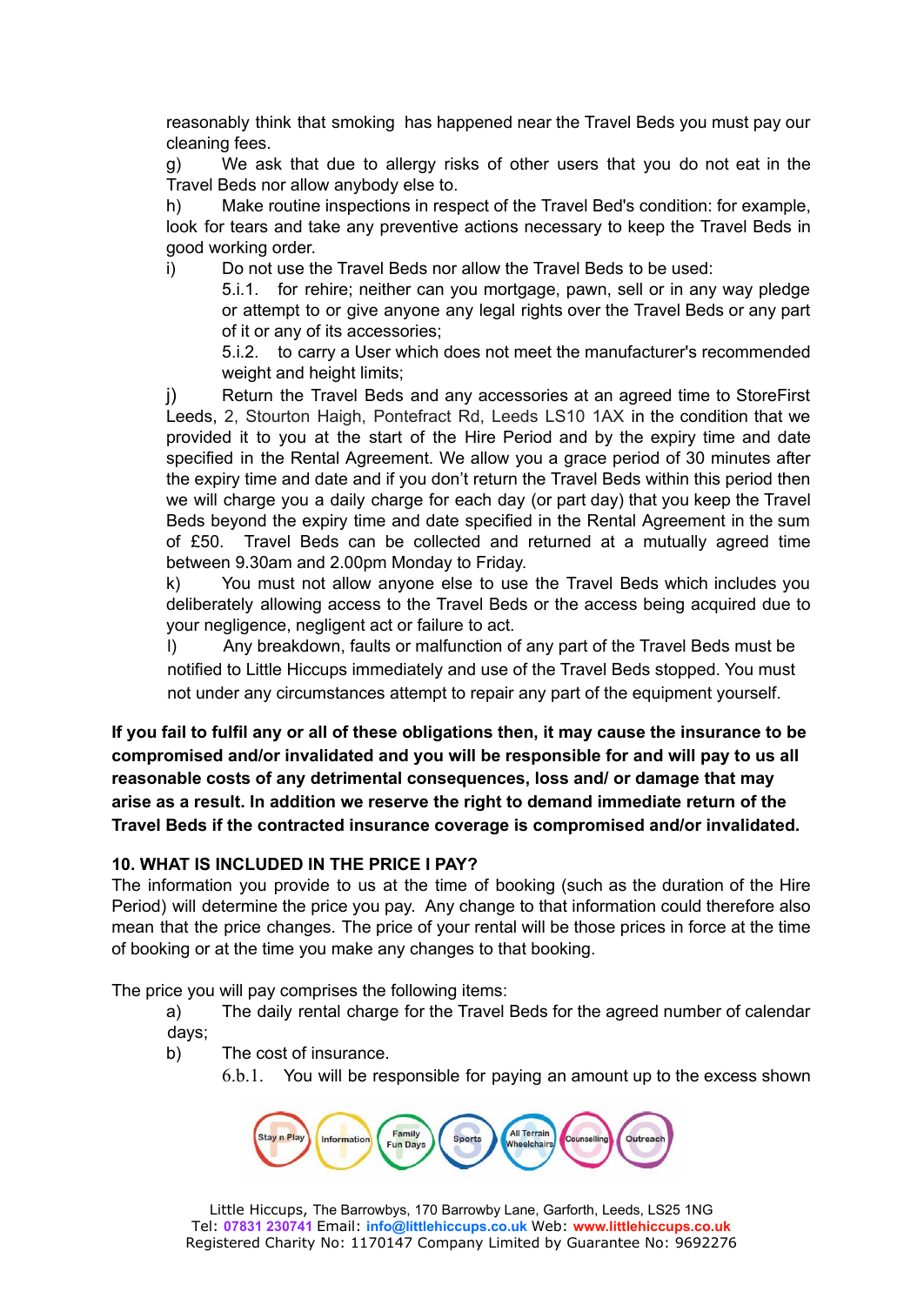on the Rental Agreement together with all relevant charges and fees each time the Travel Beds is damaged or stolen during the Hire Period whether or not you were at fault. Insurance Excess is £100.

6.b.2. You will not be protected for:

6.b.2.1. loss or damage to the Travel Beds and/or accessories caused by abuse, negligence or breach of the Contract. In these circumstances you will be responsible for and must pay all of our losses and damages and you agree to pay all relevant charges; or

6.b.2.2. any goods or personal possessions that you carry in the Travel Beds (which are carried at your own risk) or which are left in the Travel Beds when you return it to us.

6.b.3. You must comply with all of the terms and conditions of the Contract so that our insurance is not compromised and/or invalidated. If you do not do so then we and/or any provider of insurance (whichever applies) may decline to accept responsibility for any loss or damage arising during the Hire Period. If cover is declined, you will be responsible for and must pay all of the losses and damages that we may incur or suffer as a result and you will pay all relevant charges plus a damage administration fee (as above) for each incident.

# **11. WHAT ARE THE OTHER FEES / CHARGES THAT I MAY HAVE TO PAY?**

a) The Deposit. The deposit will have been explained in the Confirmation email and will need paying before the Travel Bed is hired. This is taken to leave us with some security for any additional charges that may arise during your use of the Travel Beds over the Hire Period. This security is in the form of a financial deposit which is determined by the category of Travel Beds that you are renting from us and the extent of the Hire Period.

b) Any additional fees and charges that are linked to other events which take place during your rental.

c) Cleaning fees for a Travel Beds if it is necessary to return the Travel Beds to the same condition it was in before the start of the Hire Period (including for smoking in or around the Travel Beds).

d) Charges for lost, stolen or damaged parts of the Travel Beds and/or accessories not covered by the insurance.

#### **12. WHAT SHOULD I PAY ATTENTION TO WHEN I PICK UP THE TRAVEL BEDS?**

a) When you pick up the Travel Beds from us you will be asked to sign a section on the Rental Agreement that describes the Travel Bed's condition at that particular time. Before you sign the Rental Agreement you should inspect the Travel Beds and any accessories for any pre-existing damage.

b) If you notice any apparent defect or damage that is not described on the Rental Agreement then you should ensure a note is made on the Rental Agreement and that we both sign the change to it.

d) Where it isn't possible to check pre-existing damage to the Travel Beds and any accessories at the time of pick-up you must notify any such damage to us within 24 hours of the start of the Hire Period. Notification of such damage should be made by emailing info@littlehiccups.co.uk

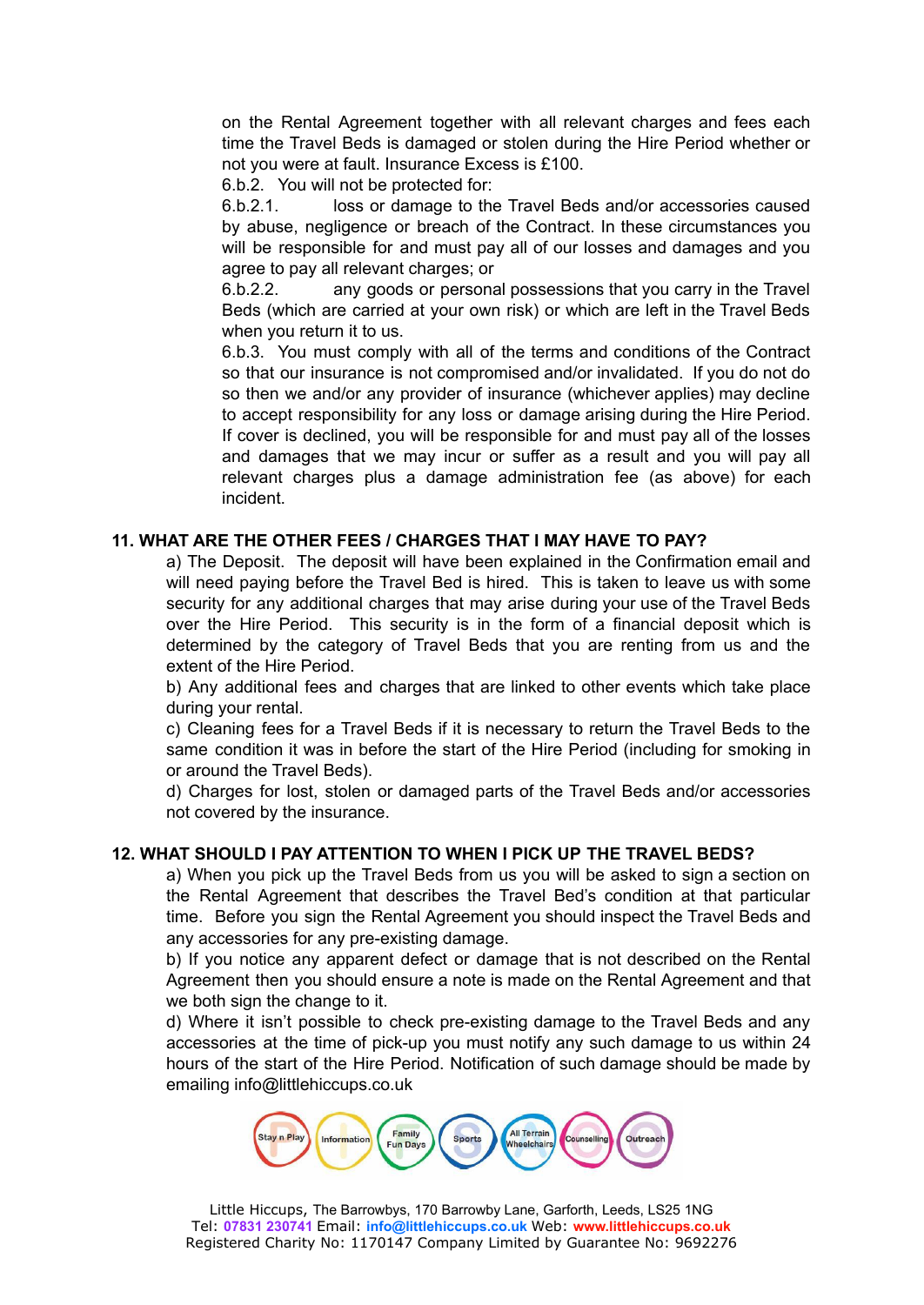e) If you don't notify us of any pre-existing defect or damage then we will assume that you have accepted the Travel Beds and any accessories in the condition set out on the Rental Agreement and we will charge you for any new damage that is discovered when the Travel Beds and any accessories are inspected by both parties when you return the Travel Beds.

# **13. WHAT WILL HAPPEN WHEN I RETURN THE TRAVEL BEDS?**

- a) You should return the Travel Beds to the StoreFirst Leeds, 2, Stourton Haigh, Pontefract Rd, Leeds LS10 1AX on the date and at the time shown on the Rental Agreement. Travel Beds can be collected and returned at a mutually agreed time between 9.30am and 2.00pm Monday to Friday.
- b) We are not responsible for any loss or damage to any personal belongings placed in the Travel Beds which will at all times be your responsibility. You must not leave any personal belongings in the Travel Beds when you return it to us (you are responsible for checking and removing your personal belongings from the Travel Beds). Any personal belongings left in the Travel Beds which remain unclaimed 3 months after the end of the Hire Period will be disposed of.
- c) Early Return. If you return the Travel Beds before the return date and time stated on the Rental Agreement then the Hire Period will end when you return the Travel Beds. However, in these circumstances, we will not refund any unused prepaid daily rental or accessory charges to you.
- d) Late Return In the event that the Travel Bed is not returned on the date shown on the Rental Agreement, and if we do not hear from you for a period of 24 hours concerning the delay in its return we will regard the Travel Beds as having been stolen and will report this to the police. We will take all lawful means to recover the Travel Beds (which may include repossessing it or applying for a Court Order requiring you to return it and/or pay us an amount equal to the Travel Bed's market value). If we have to take such steps then:
	- a. you give us permission (and cannot withdraw it) to access your premises for the purposes of repossessing the Travel Beds so long as we do not use unreasonable force or cause damage; and
	- b. you must pay all our reasonable costs (including any legal or professional costs), charges and fees.
- e) When you return the Travel Beds to us you should take the opportunity to: ensure you have removed all of your personal belongings (you are responsible for checking the Travel Beds); and inspect the Travel Beds together with our agent and countersign the check-in document which includes a record of any new damage (from that described on the Rental Agreement at the time of pick up or which you notified to us). You will receive a copy of this signed document. If, during the inspection, we discover new damage to the Travel Beds (from that described on the Rental Agreement at the time of pick up or which you notified to us in accordance with the provisions of section 8 d)) then we will evaluate it and issue an invoice.

# **14. DAMAGE TO THE TRAVEL BEDS**

Under no circumstances must you make or endeavour to make any repairs, alterations or additions to the Travel Beds or any part thereof nor permit any other person to do so without



Little Hiccups, The Barrowbys, 170 Barrowby Lane, Garforth, Leeds, LS25 1NG Tel: **07831 230741** Email: **info@littlehiccups.co.uk** Web: **www.littlehiccups.co.uk** Registered Charity No: 1170147 Company Limited by Guarantee No: 9692276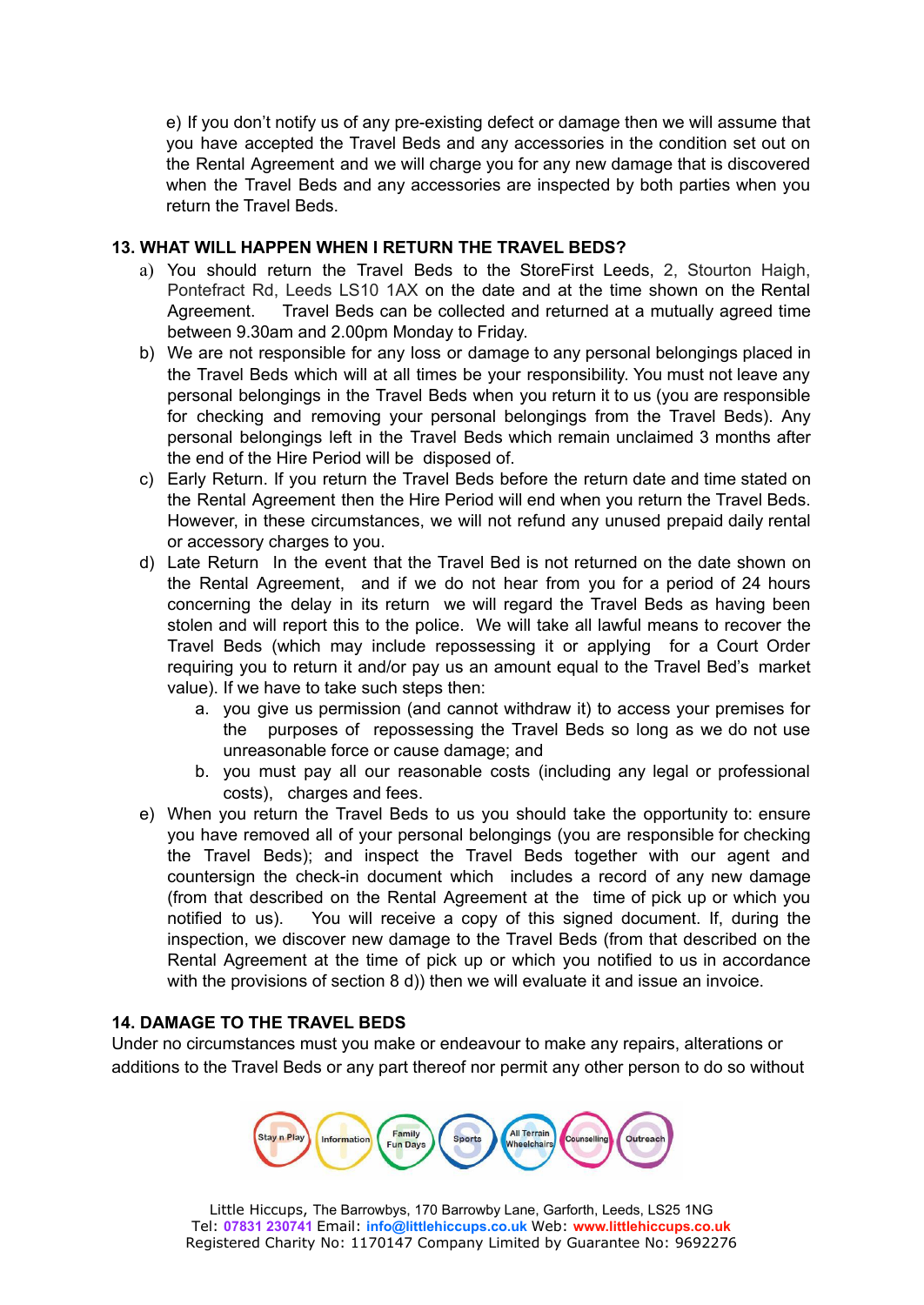our prior written consent. Any accident, breakdown or any unsatisfactory working of Travel Beds must be recorded on the Accident and Fault Recording form and immediately notified to us. The Travel Beds must be returned to our premises for examination except where examination elsewhere has been mutually agreed upon. You must notify us immediately if the Travel Beds is involved in any accident resulting in damage to the Travel Beds or to other property, or injury to any person. No allowance for the hire charges or for the cost of repair will be made by us to you unless they have been specifically authorised in writing by us to carry out the repair.

Unless any of the following charges are covered by the insurance, then you will be responsible for the following charges:



Little Hiccups, The Barrowbys, 170 Barrowby Lane, Garforth, Leeds, LS25 1NG Tel: **07831 230741** Email: **info@littlehiccups.co.uk** Web: **www.littlehiccups.co.uk** Registered Charity No: 1170147 Company Limited by Guarantee No: 9692276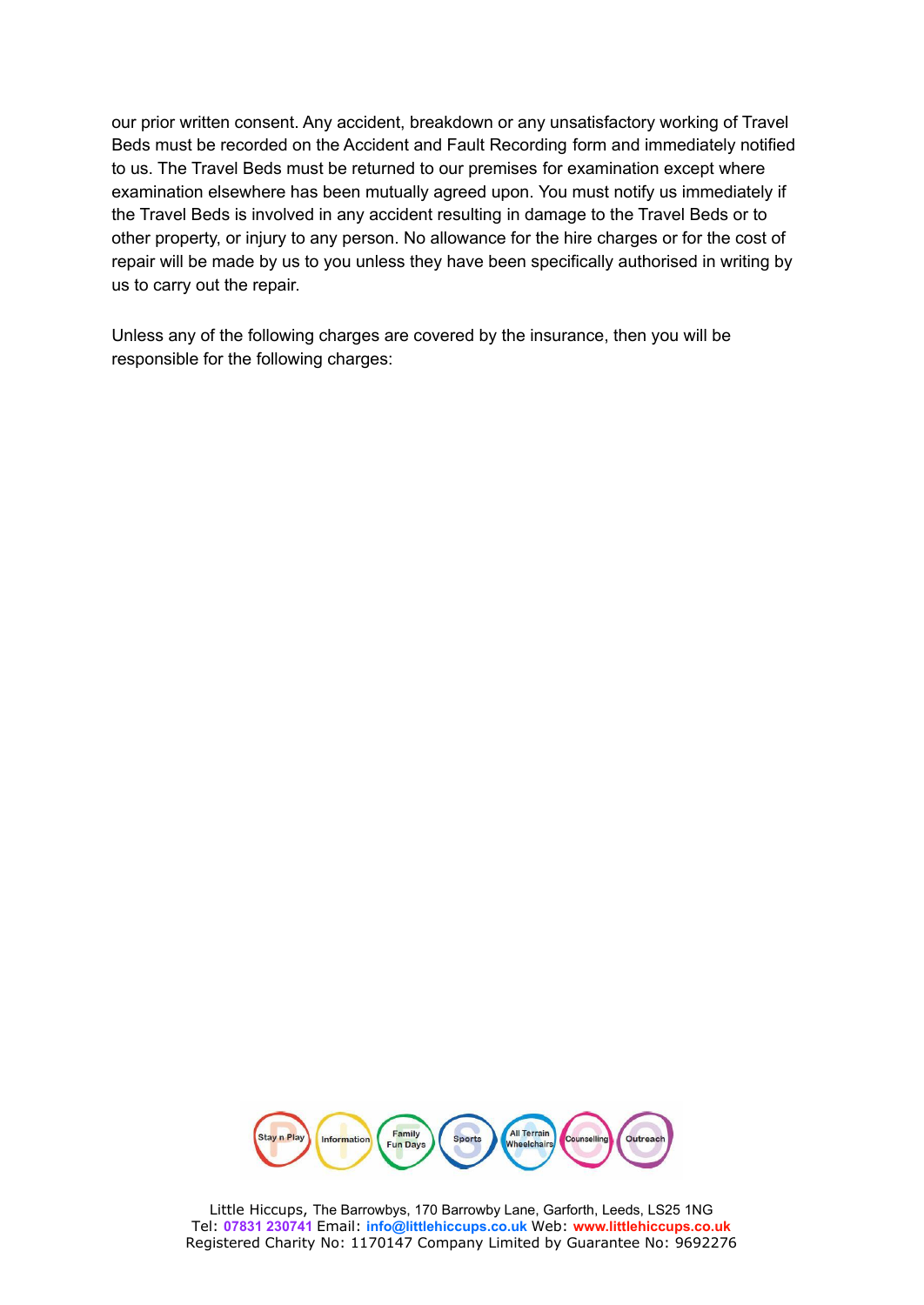- a) The cost of repairing any damage caused to the Travel Beds or other accessories; and/ or which you cause to another party, their property, the Travel Beds they are in and all uninsured losses before the Travel Beds is checked back in by us.
- b) The replacement cost of any accessories which have been lost, stolen or are uneconomical to repair (whether or not you are responsible for the loss unless the loss is due to our fault or negligence or our breach of this Contract or such loss occurred after the Travel Beds is checked back in by us).
- c) Any damage caused to the Travel Beds whilst you have it in your care will be evaluated by us (acting reasonably) and charged according to our cost estimation. Repair costs will vary depending on the extent of the damage.
- d) Please note that depending upon the Insurance and provided you have complied with all applicable policy terms and these T&Cs you may not be charged for the full cost of the damage and the maximum amount you may be required to pay will be the Excess amount (as described in Insurance).

# **15. WHAT IS EXPECTED OF ME REGARDING THE TRAVEL BEDS MAINTENANCE?**

Throughout the Hire Period we will expect you to look after the Travel Beds and any accessories against loss or damage (however that arises). If you fail to do so then you will be responsible for all damage and loss and any applicable charges that may arise as a result.

# **16. WHEN SHALL I RECEIVE MY INVOICE AND PAY FOR THE RENTAL?**

You will receive a final invoice once all elements of your rental have been settled. You will pay or be charged the full amount in one lot as agreed between us.

You must prepay for your booking online. Your means of payment will be debited by the agreed amount, but you will not receive an invoice for that prepayment as the confirmation email will be deemed the receipt for this.

# **17. WHAT IF I WANT TO CANCEL OR MODIFY MY BOOKING?**

a) You can modify your booking free of charge provided you let us know at least 24 hours before the Hire Period is due to start. We will let you know if the modification to your booking is possible.

b) You can cancel your booking free of charge provided that you have given us at least 24 hours notice before the Hire Period is due to start.

c) If you have not cancelled your reservation and fail to pick up the Travel Beds then your prepayment will not be refunded.

d) If we cancel the booking you will be fully reimbursed for any sums that you have paid to us for the booking.

# **18. WHAT IF I WANT TO EXTEND MY RENTAL AGREEMENT?**

In case you want to extend the Hire Period shown on your Rental Agreement you must contact us at least 1 working day before the end of the Hire Period

- a) If we agree to extend the Hire Period you must pay us the additional daily rate and any additional insurance before the end of the original Hire Period.
- b) If you do not contact us in time, if we consider it to be appropriate then we will also have the right, without prior notice, to take any legal action necessary to effect the